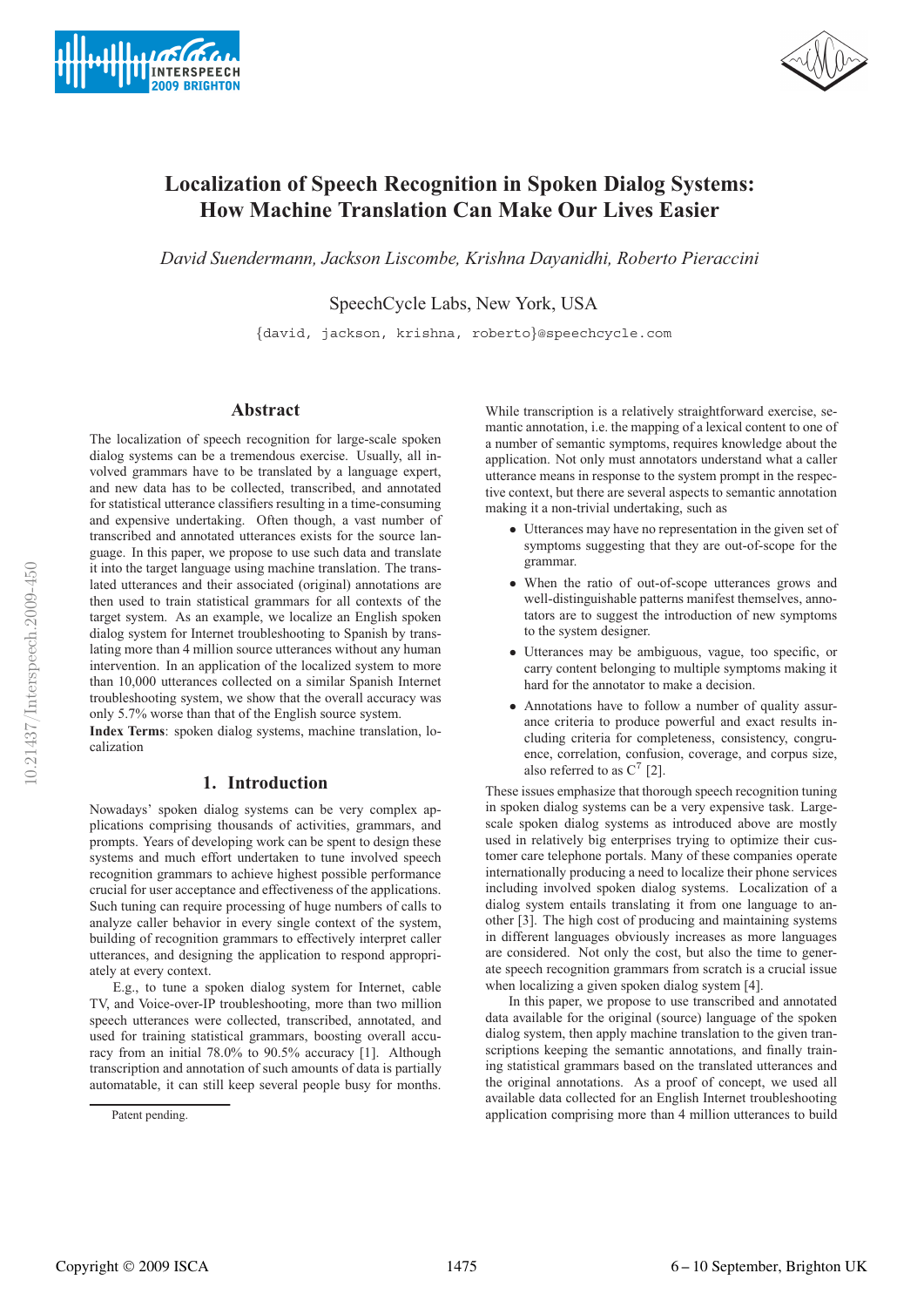Spanish grammars for every recognition context of the application. Then we collected, transcribed, and annotated 951 full calls (11470 utterances) of a Spanish Internet troubleshooting application. Testing the utterances against the translated statistical grammars for the given recognition contexts resulted in an average accuracy of 85.0%. As a comparison, the original English system performed at 90.7%.

### **2. Some Theoretical Background**

The subject discussed in this paper, the localization of speech recognition based on machine translation, is related to several areas of speech processing including automatic speech recognition, machine translation, and speech translation. This section is to give a very high-level overview on the main probabilistic apparatus of these related disciplines to indicate how they are mathematically interconnected.

#### **2.1.** Speech Recognition (Speech  $F$  to Text  $f$ )

In the digital age, the usual input to speech recognition is a pulse-code modulated (or similarly coded) chunk of audio which most often is transformed to a sequence of feature vectors  $F$ . Given this vector sequence, the non-trivial problem is to find the most probable sequence of words

$$
f = \arg\max_{\varphi} p(\varphi|F) \tag{1}
$$

where  $\varphi$  iterates over the set of all possible word sequences. Bayes' theorem allows to rewrite this formula into

$$
f = \arg\max_{\varphi} p(\varphi)p(F|\varphi).
$$
 (2)

Here,  $p(\varphi)$  is the probability of the word sequence  $\varphi$ , commonly referred to as language model, whereas  $p(F|\varphi)$  is the conditional probablity that the feature vector sequence  $F$  was produced by the word sequence  $\varphi$ , referred to as acoustic model [5].

#### **2.2. Machine Translation (Text** f **to Text** e**)**

Machine translation can be described similarly by searching for that word sequence of the target language  $e$  being the most likely translation of the source word sequence  $f$ :

$$
e = \arg\max_{\varepsilon} p(\varepsilon|f) \tag{3}
$$

where  $\varepsilon$  iterates over the set of all possible target word sequences. We can apply Bayes' theorem producing

$$
e = \arg\max_{\varepsilon} p(\varepsilon)p(f|\varepsilon)
$$
 (4)

with the target language model  $p(\varepsilon)$  and the so-called translation model  $p(f|\varepsilon)$  which expresses the probability that the source (or foreign) language word sequence  $f$  is the translation of the target (or native) language word sequence  $\varepsilon$ . This somewhat counter-intuitive splitting of the problem into two subproblems where the second one (the translation model) looks as hard as the original problem is motivated by the fact that the first subproblem (the language model) has a significant impact for the success of the search expressed by Equation 4 and can be relatively straightforwardly be estimated based on large amounts of target language data [6].

#### **2.3. Speech Translation (Speech** F **to Text** e**)**

The coupling of automatic speech recognition and machine translation—actually out-of-scope of the present paper but included in this section for the sake of completeness—allows for directly translating spoken utterances into another language [7]. Here, we search for the most probable target language word sequence  $e$  given an acoustic source vector sequence  $F$  as

$$
e = \arg \max_{\varepsilon} p(\varepsilon | F)
$$
  
= 
$$
\arg \max_{\varepsilon} p(\varepsilon) p(F|\varepsilon)
$$
  
= 
$$
\arg \max_{\varepsilon} p(\varepsilon) \sum_{\varphi} p(F|\varphi, \varepsilon) p(\varphi|\varepsilon)
$$
  

$$
\cong \arg \max_{\varepsilon} p(\varepsilon) \sum_{\varphi} p(F|\varphi) p(\varphi|\varepsilon).
$$
 (5)

The last step's approximation assumes that the acoustic realization of an utterance in a language only depends on the underlying word sequence of the same language and is independent of its translation into another language. Here, we find target language model, source acoustic model, and translation model in combination.

#### **2.4. Speech Recognition Localization (Speech** E **to Text** e**)**

Now, we want to localize speech recognition to another (a target) language, i.e., we want to transcribe the feature sequence  $E$  to a word string  $e$  as per Equation 2:

$$
e = \arg\max_{\varepsilon} p(E|\varepsilon)p(\varepsilon). \tag{6}
$$

Mostly, in commercial applications, the acoustic model  $p(E|\varepsilon)$ is provided by the speech recognizer's manufacturer whereas the target language model (in spoken dialog systems aka grammars) will most often be context- and application-dependent, i.e., it has to be rebuilt. According to Section 1, we propose to apply knowledge we have from the source language as can be expressed by extending Equation 6 as follows:

$$
e = \arg \max_{\varepsilon} p(E|\varepsilon) \sum_{\varphi} p(\varphi) p(\varepsilon|\varphi). \tag{7}
$$

This formulation leaves us with the translation model  $p(\varepsilon|\varphi)$ implemented in a machine translation environment as discussed in Section 2.2 as well as with the source language model  $p(\varphi)$ whose approximation produces no additional cost in the present localization scenario due to the large set of source utterances available.

#### **3. The Source Data**

As mentioned in Section 1, as an example case, we used source data collected in the scope of a large-scale English dialog system for broadband Internet troubleshooting as described in further detail in [8]. Over a time span of more than three years, dozens of millions of calls were processed by this system. On a subset of these calls, utterances were captured, transcribed, and annotated according to their semantic meaning. Table 1 gives an overview about the amount of involved data listing the number of calls with transcribed utterances, the number of transcribed and annotated utterances, activities, and grammars. Due to a continuous improvement cycle applied to the example application, several existing grammars were regularly updated by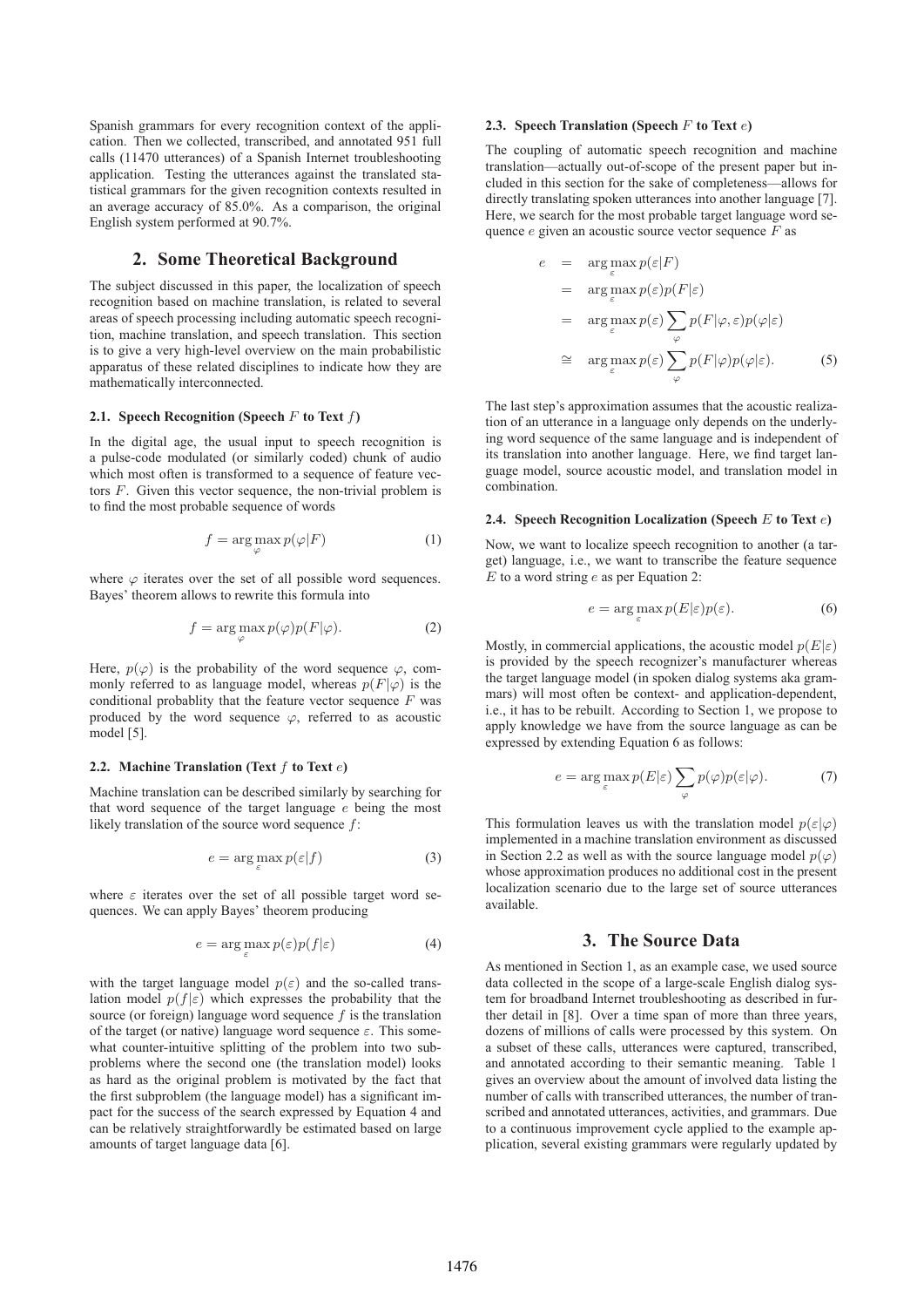Table 1: *Overview on the English source data.*

| calls                  | 1,159,940         |
|------------------------|-------------------|
| transcribed utterances | 4,293,898         |
| annotated utterances   | 3,846,050 (89.6%) |
| activities             | 2,332             |
| grammars               | 253               |
| root grammars          | 134               |

optimized statistical language models and classifiers [1]. Consequently, several versions of grammars in the same recognition context were used over the time of the data collection. Since for the purpose of the present exercise all the data collected in such contexts is to be used independently of the actual grammar version active at the time of the utterance capture, we do not distinguish between contexts originating from the same original or *root* grammar. Also the number of root grammars is given in Table 1.

Figure 1 shows the distribution of these utterances over the mentioned time period indicating that the capture volume was ever-increasing since the start of the project.



Figure 1: *Utterance volume per month.*

# **4. The Experiment**

#### **4.1. Translation**

All transcribed utterances of Table 1 were translated from English into Spanish using a commercial statistical machine translation software. This was done completely unsupervised. No corrections of the output or any tuning of the machine translator was performed.

#### **4.2. Training**

For all distinct root grammars of Table 1, the respective translated Spanish utterances and their original semantic annotations were used to train a statistical language model and a statistical classifier using standard settings for the involved parameters, since no development data was available<sup>1</sup>. These settings are given in Table 2. Figure 2 shows the (Zipf-like) distribution

Table 2: *Training settings.*

| language model                   | trigram $+$ smoothing    |
|----------------------------------|--------------------------|
| classifier                       | naïve Bayes $+$ boosting |
| language/acoustic model tradeoff | 0.8                      |
| training accuracy cutoff         | 99%                      |
| acoustic rejection threshold     | $5\%$                    |
| semantic rejection threshold     | $0\%$                    |

Table 3: *Overview on the Spanish testing data.*

| calls                  | 951               |
|------------------------|-------------------|
| transcribed utterances | 11,470            |
| annotated utterances   | $11,470(100.0\%)$ |
| activities             | 144               |
| grammars               |                   |

of the number of utterances for each of the grammars in descending order showing that there are grammars exceeding one million utterances (a typical yes/no context) as well as numerous grammars facing data sparseness (22 grammars feature less than 100 training utterances).

#### **4.3. Test**

To test (a subset of) the automatically translated grammars, we collected, transcribed, and annotated a limited number of utterances from a Spanish version of a similar broadband Internet troubleshooting dialog system. The characteristics of this data are shown in Table 3. Figure 2 indicates the grammars found in the test data as white bullets showing that they are distributed among different magnitutes of amounts of available training data.

Now, a batch experiment was executed performing speech recognition and classification on the complete set of collected utterances using the automatically translated grammars in their respective contexts. For each of the 11,470 utterances, the classification result was now compared to the semantic annotation of the same utterance. In the following, we refer to accuracy as the number of acoustic events where classification result and annotation match divided by the total number of acoustic events. These events include out-of-scope utterances as well as noise,



Figure 2: *Number of utterances per root grammar in order of descending frequency.*

<sup>&</sup>lt;sup>1</sup>Development data would have to be based on Spanish speech data since language model and classifier have to be applied to a speech recognizer in the target language.